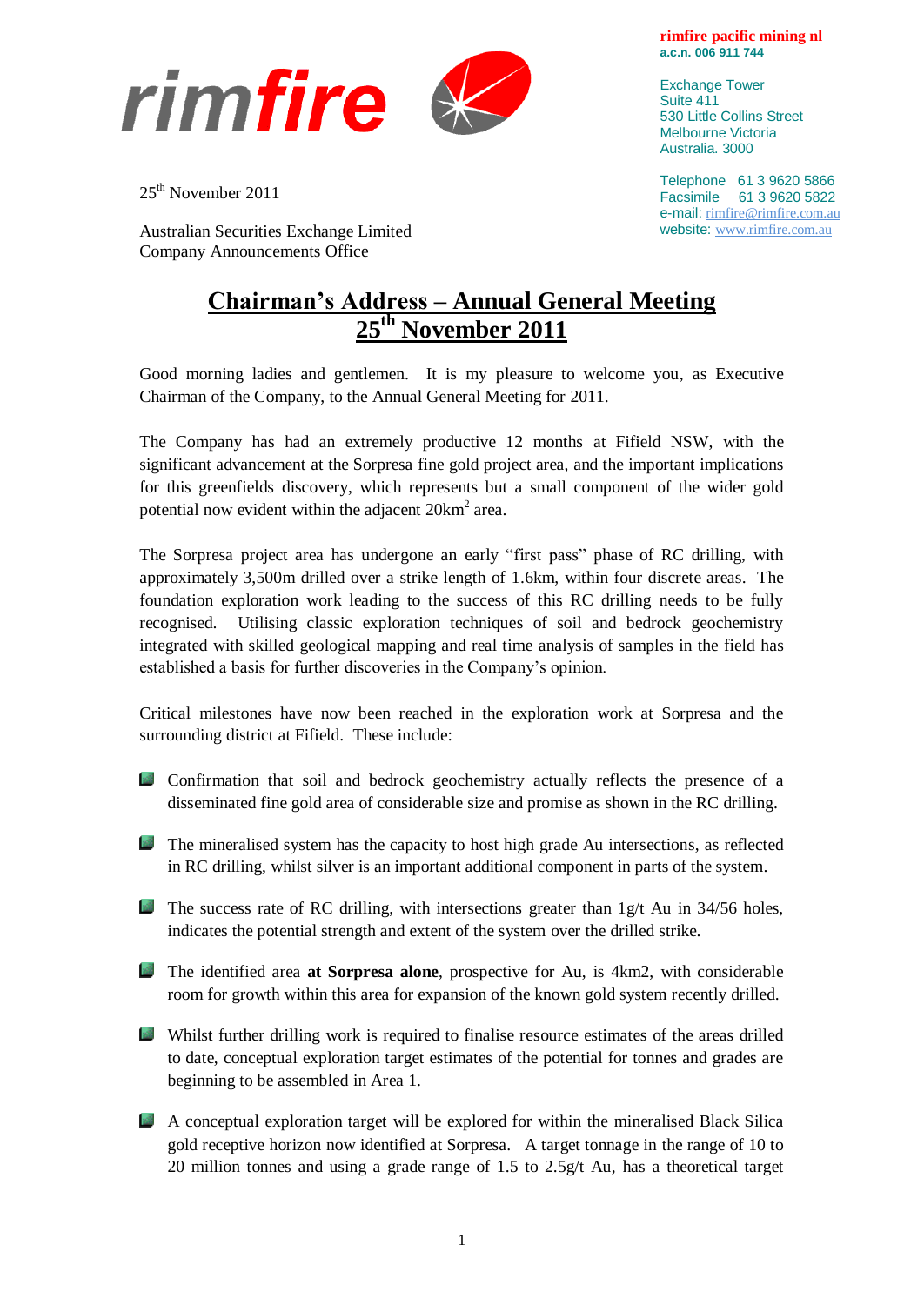capacity to host **0.5million to 1.5million ounces of Au** \* in this area alone. The geological arguments are well reasoned and the evidence from work to date gives great encouragement to the belief that this is a realistic goal in this location.

The relationship of the Sorpresa fine gold prospect to the other known fine gold occurrences in the district has been elevated on the Company's exploration agenda. Numerous known "historic bedrock gold scratchings" have been mapped, sampled and examined, with the key marker geology of Black Silica being present in many locations. This important new observation lends strong credibility to the goal of establishing a range of new Sorpresa like discoveries within this key  $20 \text{km}^2$  area.

## **The results to date for Sorpresa, coupled with the district wide exploration conducted by the Company, and the impressive scale of the geology unfolding, leads the Company to the view that world class Au discoveries will be forthcoming in this district.**

The strategic location of the Sorpresa discovery at Fifield within the Lachlan-Cadia Lineament has placed a stronger emphasis on the visibility of the Company's exploration to observers of this important corridor. With corridor neighbours such as Newcrest, Riotinto, Ivanhoe, Kimberley Metals and Platina Resources, amongst many others, the focus is likely to remain in this highly prospective location for some time, with new emerging mines or expansions underway currently.

The professionalism and thoroughness of the work undertaken by Colin Plumridge and the exploration team at Fifield demonstrates clearly that the potential for new discoveries at Fifield is significant, with highly zoned mineralisation that includes Platinum, Gold and Base Metal areas. The exploration team is to be commended for its advancement of the Sorpresa discovery and for laying the foundation for a Company making opportunity at Fifield

The Company now has its "eye in" on the important features for the fine Au mineralisation at Fifield. Historically in the last 130 years, the prospectors searching for load like Au systems suffered in their pursuits due to the lack of strong surface expression for the gold, with its very fine nature, an absence of outcrop and minimal quartz gangue. Rimfire's belief, and persistence supported by an on-the-ground presence, enabled a redefinition of the entire Fifield area for its gold potential. This is commendable for a small company such as Rimfire.

Last year I commented that "...many geologists can describe what is – very few geologists can envisage what might be…". To then apply the skill and discipline necessary to reach a successful outcome is a rare combination, especially in an area such as Fifield, categorised as "too difficult" by many.

The Company therefore has a simple key strategic goal, to maximise Colin's capacity to work unencumbered and make more discoveries at Fifield.

\* Disclaimer - "That the potential quantity and grade is conceptual in nature, that there has been insufficient exploration to define a Mineral Resource, and that it is uncertain if further exploration will result in the determination of a Mineral Resource."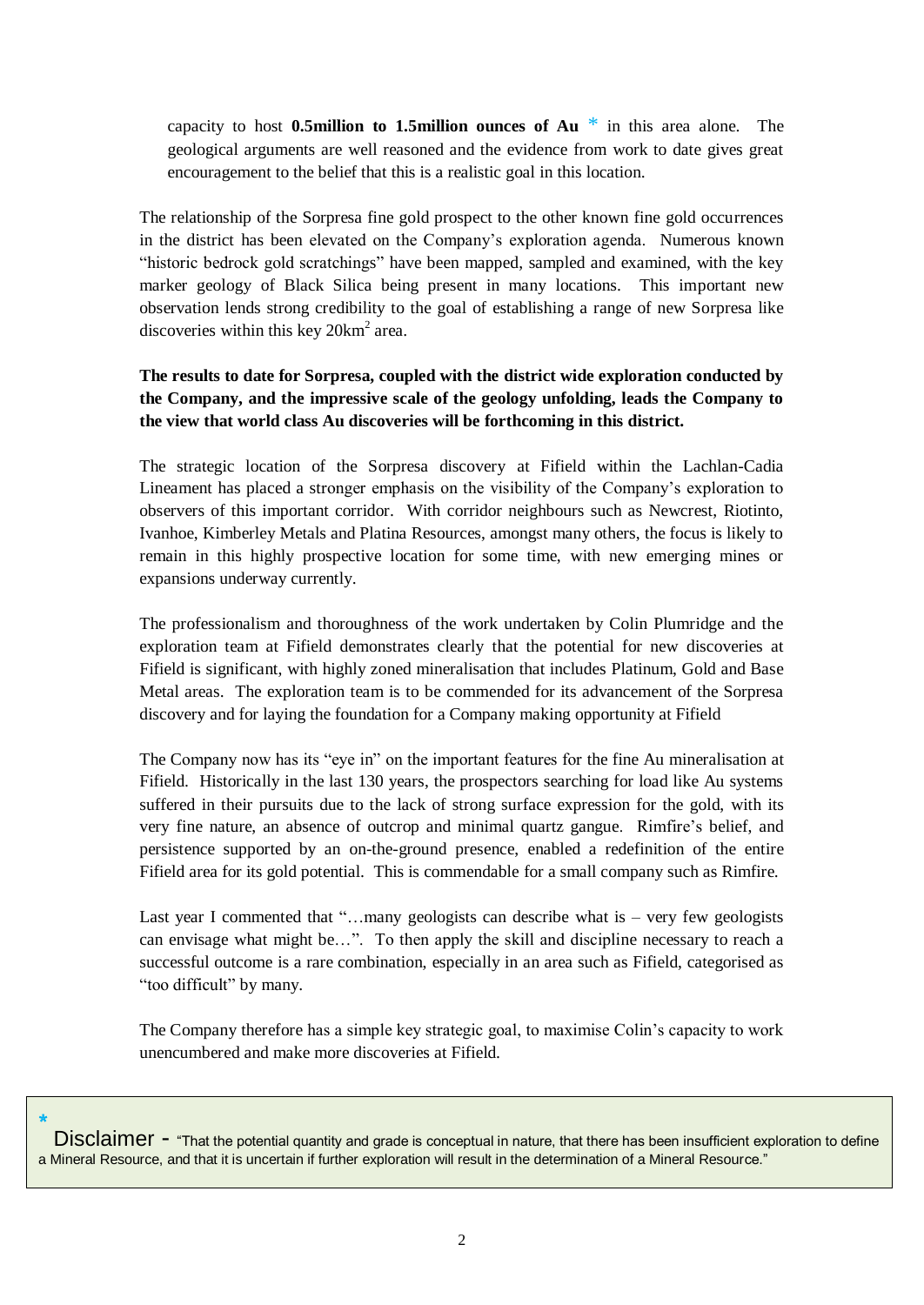Whilst the trenching program proposed for the Platina Lead was delayed due to equipment availability, permitting and priorities within Sorpresa, this program is still considered important. The exploration and assessment has the capacity to provide valuable insights into the bedrock source for Platinum (and Gold) and simultaneously provides a commercial test on the Platina Lead itself for residual platinum and gold contained in that structure. The work at Sorpresa has offered great encouragement to the geological potential for platinum, not just gold.

On this basis Platinum exploration still remains a relevant and important focus for the Company. The Fifield area still offers the opportunity to achieve a commercial outcome for the widespread Platinum mineralisation evident in the district, so this objective will continue to be pursued in 2012.

Mr Colin Plumridge, Head of Exploration, will provide some excellent presentation material following this address giving context to the Company exploration status.

Extreme volatility has again dominated the world economic outlook, hence regular reappraisal is required of the economic context to chart the correct course going forward for the Company. The return of risk capital to the market during the previous year was short lived, however, the Company managed its capital requirements well, allowing our important work at Fifield to continue relatively uninterrupted.

The last Company placement and options exercise issues were both well supported in difficult circumstances with turning markets. I would like to thank shareholders for their show of continued support in the quality exploration programs the Company is pursuing.

Exploration is a tough business and has an inherent high risk associated with its style of activities in general, however, the potential rewards based on a thorough approach, such as that adopted by the Company, provides great opportunity to its shareholders. The market has re-rated the company from 2 years ago and the Company believes it has the quality of ground, exploration expertise and systematic determination to again move to a higher rating level over the next 12 months.

The Company's vision still remains "to achieve an open cut grade mining operation of bedrock Gold and Platinum mineralisation". The exploration results and geological models continue to positively support this view.

The Company has identified priorities over the next period as follows:

- **Advancing the Gold mineralisation opportunities at Sorpresa, and adjacent locations. We now have a much deeper knowledge base to move forward more aggressively.**
- **To this end, plans for drilling have been formulated for 11 areas, encompassing 40,000m of Auger, Aircore and RC drilling, to be implemented in phases.**
- **Determining resource estimates for drilling performed at various locations within Sorpresa in particular.**